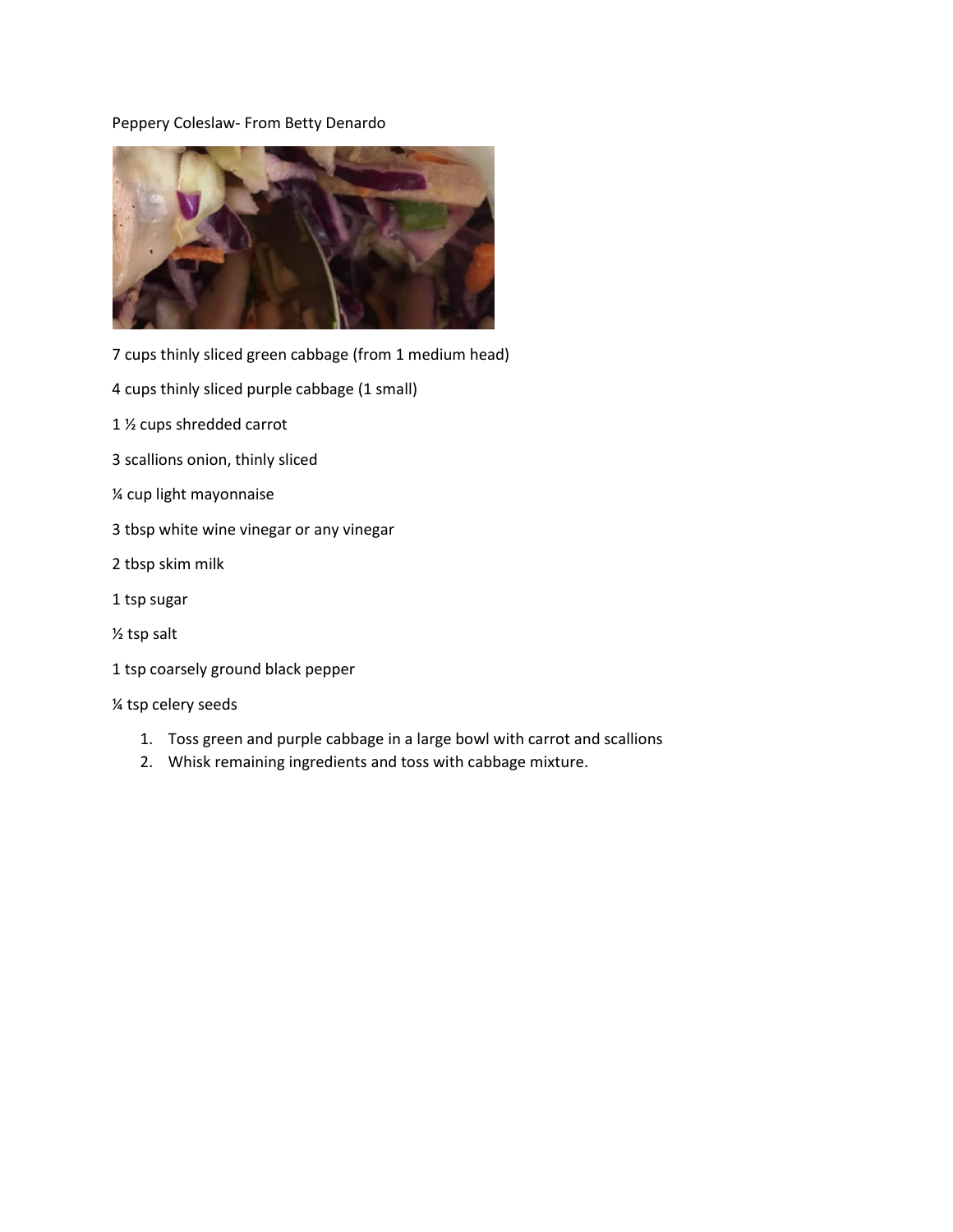| <b>Nutrition Facts</b>                                                                                                                                              |                |
|---------------------------------------------------------------------------------------------------------------------------------------------------------------------|----------------|
| servings per container<br><b>Serving size</b>                                                                                                                       | (189g)         |
| Amount per serving<br>Calories                                                                                                                                      | 120            |
|                                                                                                                                                                     | % Daily Value* |
| Total Fat 8g                                                                                                                                                        | 10%            |
| Saturated Fat 2.5g                                                                                                                                                  | 13%            |
| Trans Fat 0g                                                                                                                                                        |                |
| Cholesterol 5mg                                                                                                                                                     | 2%             |
| Sodium 430mg                                                                                                                                                        | 19%            |
| Total Carbohydrate 12g                                                                                                                                              | 4%             |
| Dietary Fiber 2g                                                                                                                                                    | 7%             |
| Total Sugars 6g                                                                                                                                                     |                |
| Includes 0g Added Sugars                                                                                                                                            | 0%             |
| Protein 3g                                                                                                                                                          |                |
| Vitamin D 0mcg                                                                                                                                                      | 0%             |
| Calcium 36mg                                                                                                                                                        | 2%             |
| Iron 1mg                                                                                                                                                            | 6%             |
| Potassium 54mq                                                                                                                                                      | 2%             |
| *The % Daily Value tells you how much a nutrient in a<br>serving of food contributes to a daily diet. 2,000 calories a<br>day is used for general nutrition advice. |                |

Multi Column: Peppery Coleslaw

Multi-Column

Nutrients Per Serving

Basic Components

Gram Weight (g) 189.29

Calories (kcal) 120.02

Calories from Fat (kcal) 67.71

Calories from Sat Fat (kcal) 21.49

- Protein (g) 2.53
- Carbohydrates (g) 12.21
- Total Dietary Fiber (g) 4.55
- Total Soluble Fiber (g) 0
- Dietary Fiber (2016) (g) 2.40
- Soluble Fiber (2016) (g) 0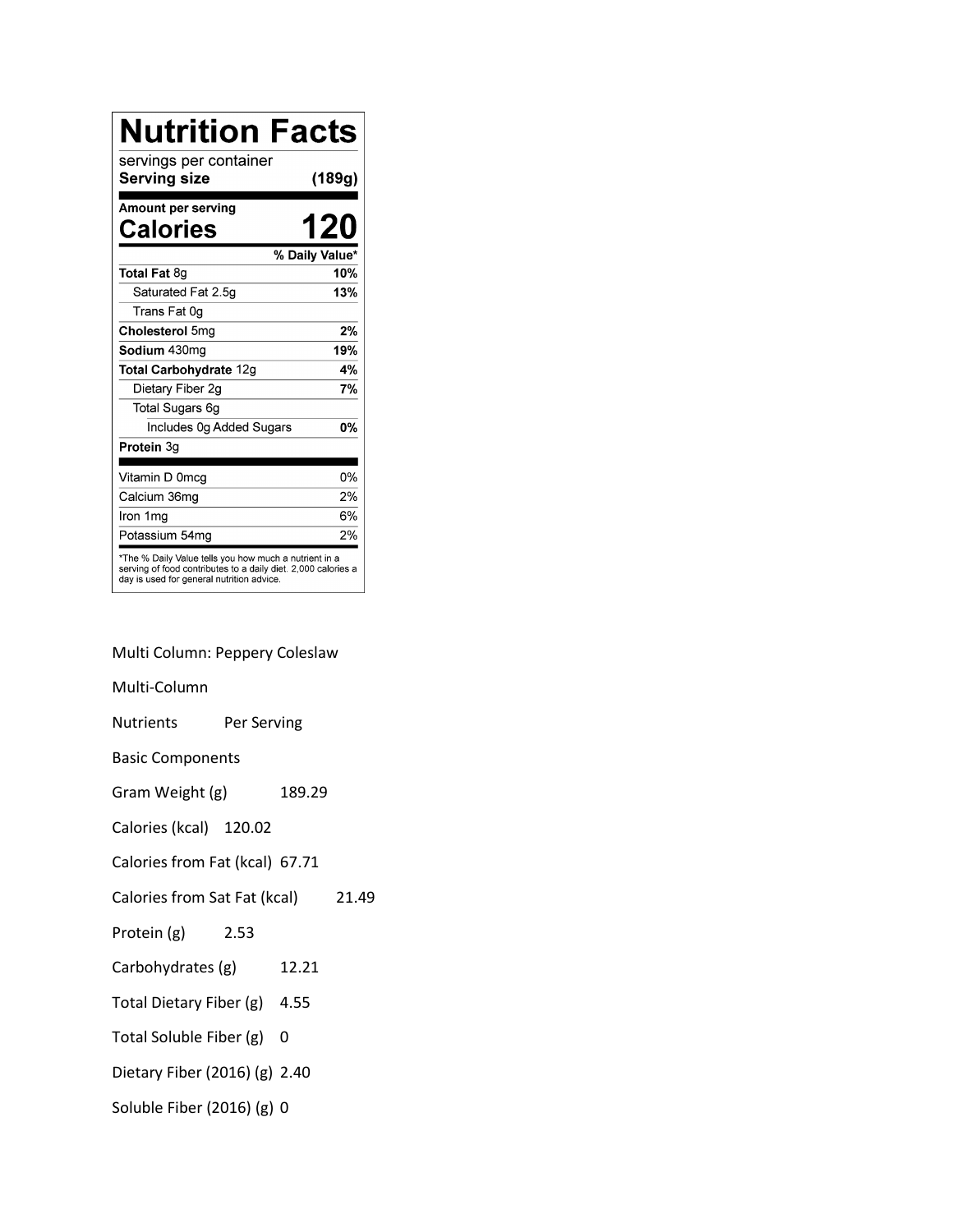| Total Sugars (g) 6.06               |  |        |      |
|-------------------------------------|--|--------|------|
| Added Sugar (g) 0.38                |  |        |      |
| Monosaccharides (g) 0.61            |  |        |      |
| Disaccharides (g)                   |  | 0.19   |      |
| Other Carbs (g) 1.48                |  |        |      |
| Fat (g) 7.52                        |  |        |      |
| Saturated Fat (g)                   |  | 2.39   |      |
| Mono Fat $(g)$ 0.01                 |  |        |      |
| Poly Fat $(g)$ 0.01                 |  |        |      |
| Trans Fatty Acid (g)                |  | 0      |      |
| Cholesterol (mg)                    |  | 2.70   |      |
| Water (g) 29.42                     |  |        |      |
| Vitamins                            |  |        |      |
| Vitamin A - IU (IU) 1829.83         |  |        |      |
| Vitamin A - RAE (mcg) 95.94         |  |        |      |
| Carotenoid RE (mcg)                 |  | 181.60 |      |
| Retinol RE (mcg)                    |  | 2.33   |      |
| Beta-Carotene (mcg) 35.67           |  |        |      |
| Vitamin B1 - Thiamin (mg)           |  | 0.01   |      |
| Vitamin B2 - Riboflavin (mg)        |  |        | 0.02 |
| Vitamin B3 - Niacin (mg)            |  | 0.06   |      |
| Vitamin B3 - Niacin Equiv (mg) 0.10 |  |        |      |
| Vitamin B6 (mg) 0.03                |  |        |      |
| Vitamin B12 (mcg)                   |  | 0.02   |      |
| Biotin (mcg) 0.66                   |  |        |      |
| Vitamin C (mg) 24.08                |  |        |      |
| Vitamin D - IU (IU)                 |  | 1.83   |      |
| Vitamin D - mcg (mcg) 0.05          |  |        |      |
| Vitamin E - Alpha-Toco (mg)         |  |        | 0.04 |